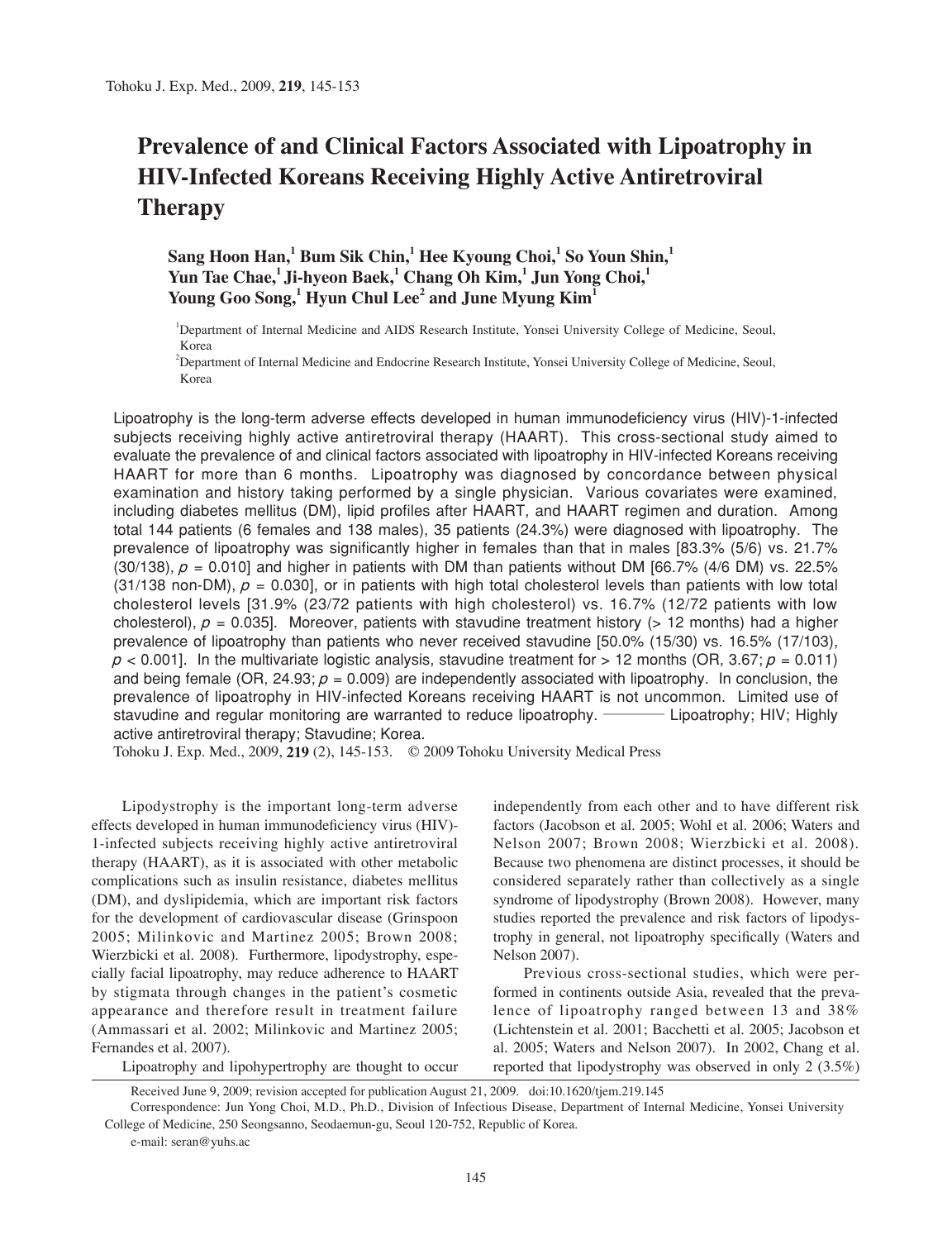of 57 HIV-infected Koreans receiving HAART and metabolic complications of HAART were rare (Chang et al. 2002). However, this study was performed in the early years of HAART in Korea and there were no further studies reporting the prevalence of and risk factors for lipoatrophy among patients living in East Asia region including Korea. The risk factors of lipoatrophy, including race, genetic variation, anthropometric parameters, state of HIV disease and regimens of antiretroviral drugs, as well as life style in patients living in developed countries on other continents, may be different from those of patients living in East Asia. Therefore, we performed this study to evaluate the prevalence of, and clinical factors independently associated with the diagnosis of lipoatrophy in HIV-infected Koreans in the era of HAART.

#### **Subjects and Methods**

*Study design and Subjects*

We performed the cross-sectional study from August 2007 to March 2008 at Severance Hospital, a 2,000-bed tertiary care university hospital and referral center in Seoul, Korea. HIV-infected Koreans who were  $> 18$  years of age were eligible if they had been receiving HAART successively for more than 6 months with continuous good adherence to antiretroviral drugs and gave written informed consent for study participation. We excluded patients who were transferred from other clinics after HAART initiation or did not regularly visit every 3-6 months before enrollment. Also, patients who were currently taking peroxisome proliferator-activated receptor-gamma agonists, statins, metformin or growth hormone were excluded because these medications may affect changes of body fat (Mallewa et al. 2008). We also screened and ruled out other current medical conditions that can produce muscle or fat wasting and mimic lipoatrophy, such as HIV/AIDS-associated wasting syndrome (Polsky et al. 2004) according to the definition of the Centers for Disease Control and Prevention (CDC) published in 1987 (Centers for Disease Control and Prevention 1987), any opportunistic infection or malignancy undergoing current treatment, or underlying conditions of chronic liver or renal disease according to the International Classification of Disease, 10th Revision (World Health Organization 2006).

The eligible patients with exclusion criteria were not enrolled into this study through previous screening for medical history. Because all eligible patients without exclusion criteria agreed to study participation, there were no patients who did not give informed consent or were dropped from this study.

The time of HAART initiation and the choice of HAART regimen were individually decided by clinicians before enrollment according to international guidelines and the clinical states of patients. Tenofovir, emtricitabine, fosamprenavir, and saquinavir were not available in Korea until the end of this study. All patients who participated in this study were regularly followed up every 3-6 months with measurement of CD4+ T-cell and HIV-RNA viral load until the time of enrollment. Although quantitative measurements were not performed, adherence to antiretroviral drugs was regularly monitored by clinicians and patient self-reports at every visit. Patients with poor adherence were ineligible for this study.

The diagnosis of lipoatrophy and measurements of anthropometric parameters were performed in the cross-sectional study and the retrospective data for various covariates were collected by review of the medical records. The clinical factors associated with the diagnosis of lipoatrophy were evaluated by case-control study defining case group as the patients with lipoatrophy and control groups as those without lipoatrophy. This study was approved by the Institutional Review Board of the Clinical Research Institute of the local institution.

#### *Case definition of lipoatrophy*

Diagnosis of lipoatrophy was based upon the concordance between lipodystrophy-specific physical examination and history taking performed by a single physician (Carr et al. 2003; Milinkovic and Martinez 2005; Estrada et al. 2006; Wohl et al. 2006; van Griensven et al. 2007; Wierzbicki et al. 2008). The physician made the detailed examination for the morphological changes by noting subcutaneous fat loss in the face, buttocks and upper or lower extremities, such as wasting and vascular prominence in the extremities, hollowing of the cheeks or flattening of the buttocks (Carr et al. 2003; van Griensven et al. 2007). Also, the same physician completed the detailed lipodystrophy-specific questionnaire based on the Lipodystrophy Case Definition Study (Carr et al. 2003; van Griensven et al. 2007). This questionnaire was composed of questions to help identify the presence of body shape changes which definitely developed after HAART, such as changes of facial or buttocks shape, slimmed extremities (Carr et al. 2003; Brown 2008).

### *Measurement of anthropometric parameters and carotid intima-media thickness*

We performed bioelectrical impedance analyses (Inbody 4.0; Biospace Co., Ltd., Seoul, Korea) for the measurements of body and abdominal adiposity such as waist-to-hip ratio (WHR), body mass index (BMI), total body fat mass, and visceral adipose tissue area (VAT). Waist circumference was measured by physical examination.

Abdominal ultrasonography was performed to evaluate the subcutaneous or visceral abdominal fat thickness. Through vertical scanning along the abdominal median from the xiphoid process to the umbilicus, we measured the maximal thickness of the preperitoneal fat (Pmax) at the anterior surface of the liver and the minimal thickness of the abdominal subcutaneous fat (Smin), and calculated the abdominal wall fat index (AFI) as the ratio of Pmax to Smin (Suzuki et al. 1993). We also measured the maximal thickness of the abdominal subcutaneous fat (Smax), defined as the distance from the echogenic line between the skin and subcutaneous tissue to the external face of the rectus abdominis muscle and intra-abdominal fat distance (IAD), defined as the distance from the internal face of the rectus abdominis muscle to the anterior wall of the abdominal aorta by the same vertical scanning (Ribeiro-Filho et al. 2001). The abdominal visceral to subcutaneous fat area ratio (VSR) was defined as the ratio of IAD to Smax (Ribeiro-Filho et al. 2001).

We also performed carotid ultrasonography to evaluate the intima-media thickness (IMT) and identify the presence of atherosclerotic plaques in the common carotid arteries (CCA) according to the previously described method (Pignoli et al. 1986; Zureik et al. 1999). Bilateral CCAs were scanned obliquely from the anterior and posterior directions and the IMT values were measured on the far wall of the bilateral CCAs as far as 10 mm proximal to the bifurcation of the carotid artery (Pignoli et al. 1986). The distance between the inner echogenic line representing the luminal-intimal interface and the outer echogenic line representing the media-adventitia interface was calculated by automatic IMT measurement software (Intimascope®; Media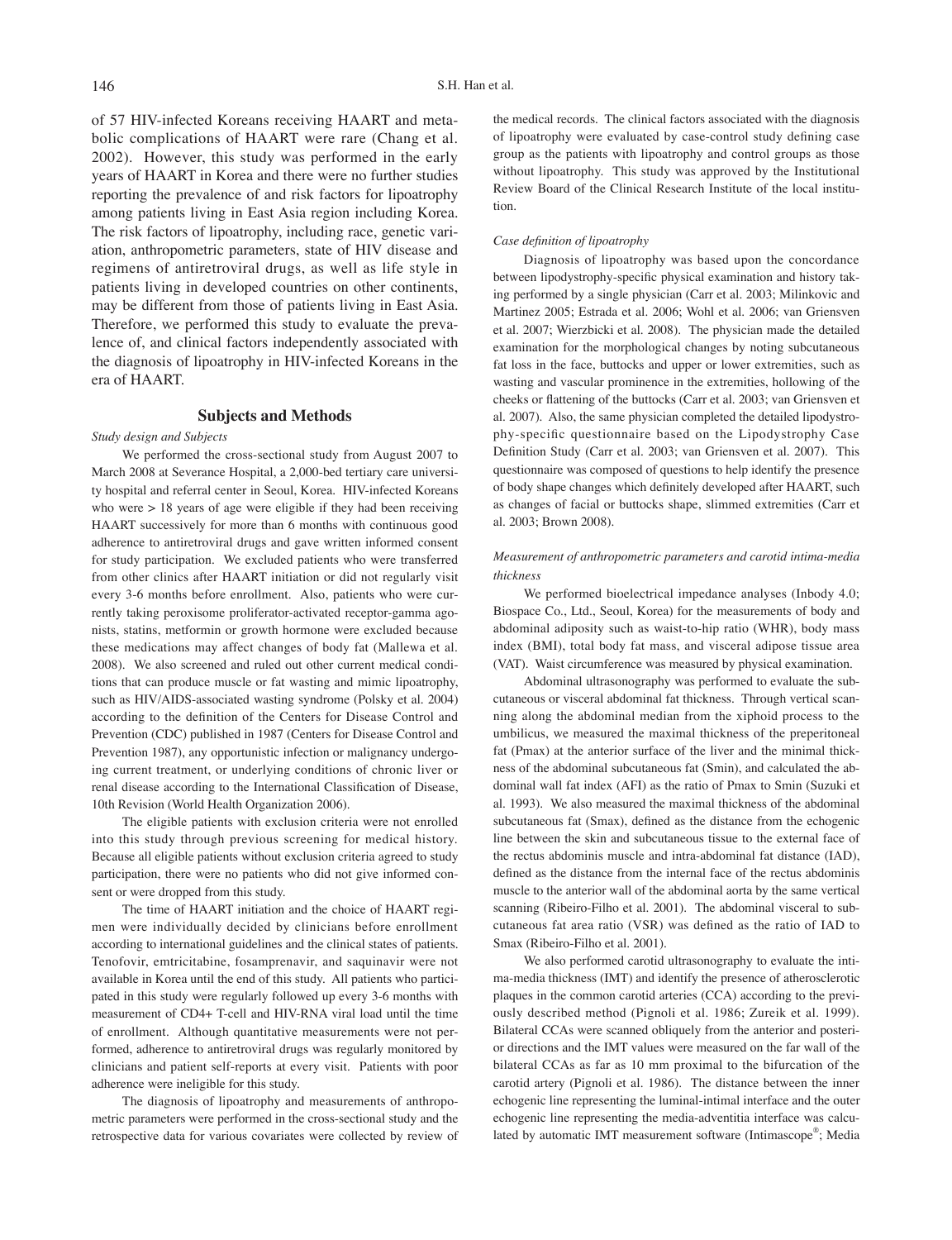Cross Co., Ltd., Tokyo, Japan) (Pignoli et al. 1986; Yanase et al. 2006). The mean of the bilateral maximal CCA IMT was used as the carotid IMT values in our analyses, because it has been shown to have the strongest association with cardiovascular risk factors (O'Leary and Polak 2002; Mangili et al. 2007). The atherosclerotic plaques were defined as localized echo structures protruding from the vessel lumen. The plaque thickness between the media-adventitia interface and the lesion surface facing the lumen was measured at the site of maximal protrusion perpendicular to the vessel wall. Only lesions for which the thickness was  $\geq 1$  mm at either the right or left CCA were considered as carotid plaques (Zureik et al. 1999). One specialist performed the carotid and abdominal ultrasonography simultaneously, using a high-resolution real-time B-mode ultrasonography with a 10 MHz linear probe (LOGIQ 7® ; GE Medical Systems, Milwaukee, WI, USA).

#### *Laboratory measurements and data collection*

 Plasma glucose was determined using an enzymatic colorimetric assay (Hitachi, Tokyo, Japan) and insulin was measured by a radioimmunoassay kit (DAINABOT, Tokyo, Japan) after a 12-hour overnight fast. Homeostasis Model Assessments of Insulin Resistance (HOMA-IR) as a marker for insulin resistance was calculated according to the following formula: [fasting glucose  $(mmol/L) \times$  fasting insulin  $(\mu U/mL)/22.5$ ] (Matthews et al. 1985). Quantitative Insulin Sensitivity Check Index (QUICKI) as a marker for insulin sensitivity was calculated using the following formula: 1/[log(fasting insulin)  $(\mu U/mL) + \log(fasting glucose) (mg/dL)$  (Katz et al. 2000).

Age, gender, history of hypertension and DM, hepatitis B/C virus (HBV/HCV) seropositive status, nadir CD4+ T-cell counts, HIV-RNA viral load, CDC classification, fasting glucose and lipid profiles such as total cholesterol, triglycerides (TG), high-density lipoprotein (HDL) cholesterol, and low-density lipoprotein (LDL) cholesterol, known duration of HIV infection, and duration or regimens of HAART were collected by retrospective review of the medical records and laboratory results and these findings were included as covariates. All of the data for the fasting glucose/lipid profiles measured after HAART initiation and the HIV-RNA measured before HAART initiation were collected, and the mean values of each of them were calculated and included in the analyses. CDC classification at enrollment was evaluated according to the 1993 revised classification system for HIV infection and expanded surveillance case definition for AIDS among adolescents and adults published by CDC in 1992 (Centers for Disease Control and Prevention 1992). LDL cholesterol was calculated using the Friedewald formula, except in patients with TG levels higher than 400 mg/dL (Friedewald et al. 1972). HBV/HCV seropositive status was defined as the detection of HBs Ag or IgG antibodies to HCV (Telatela et al. 2007).

#### *Statistical analysis*

Normally distributed continuous variables by the Kolmogorov-Smirnov test were expressed as the mean  $\pm$  s.D., whereas variables with a skewed distribution were represented as the median (interquartile range [IQR]). Categorical variables were reported by number  $(\%)$ . We have analyzed the effect of HAART on lipoatrophy with stratification of cumulative exposure duration into 0-12 months and more than 12 months in patients who received specific antiretroviral drugs at some point. The unpaired independent two sample *T*-test was used to compare the mean values of variables normally distributed between two independent groups. For variables with skewed distributions, we used the Mann-Whitney *U*-test. The chi-squared test was performed to analyse the differences in nominal variables between the groups. To identify the clinical factors independently associated with the diagnosis of lipoatrophy, a multivariate logistic regression analysis was performed with the covariates with a  $p$ -value  $< 0.10$  in the univariate analysis. All of the covariates were simultaneously entered into the final logistic regression model. The results of the univariate and multivariate analyses were expressed as an odds ratio (OR) with a 95% confidence interval (CI). Statistical significance was determined as *p-*values < 0.05, and all of the reported *p*-values were two sided. All of the statistical analyses were performed using the SPSS software package version 13.0 (SPSS Inc., Chicago, IL, USA).

#### **Results**

## *Prevalence and clinical or metabolic characteristics of lipoatrophy*

Among the total 144 HIV-infected patients, 35 (24.3%) were diagnosed with lipoatrophy. Waist circumference, WHR, BMI, total body fat mass, VAT, AFI, VSR, glucose, total cholesterol, TG, HDL/LDL cholesterol, QUICKI, and HOMA-IR levels did not show any significant differences between the groups with and without lipoatrophy. Also, there was no difference in the carotid IMT values, presence of carotid atherosclerotic plaques, or the duration of HIV infection between the two groups (Table 1).

## *Clinical Factors associated with the diagnosis of lipoatrophy*

The prevalence of lipoatrophy in females or groups with DM was significantly higher than in males or those without DM (83.3% vs. 21.7%; OR, 18.00; 95% CI, 2.03-160.00; *p* = 0.010 or 66.7% vs. 22.5%; OR, 6.93; 95% CI, 1.21-39.71;  $p = 0.030$ , respectively). Patients with higher total cholesterol levels were also more likely to have lipoatrophy than those with total cholesterol levels lower than the median value (31.9% vs. 16.7%; OR, 2.35; 95% CI,  $1.06 - 5.19$ ;  $p = 0.035$ ). However, age, nadir CD4+ T-cell count, HIV-RNA before HAART, CDC classification, history of hypertension, HBV/HCV seropositive status, duration of HIV infection, glucose, TG, HDL/LDL cholesterol levels did not result in any significant differences in the lipoatrophy prevalence. In the HAART analysis, the prevalence of lipoatrophy in patients who had received stavudine (d4T)  $for > 12$  months was significantly higher than in patients who had never received d4T (50.0% vs. 16.5%; OR, 5.06; 95% CI, 2.09-12.26; *p* < 0.001). However, the prevalence of lipoatrophy was not different between the patients with a history of zidovudine (AZT) treatment for  $> 12$  months and those who had never received AZT (20.3% vs. 24.4%, OR, 0.79; 95% CI, 0.32-1.90;  $p = 0.594$ ). Also, the total duration of HAART, history or cumulative duration of didanosine (ddI), non-nucleoside reverse transcriptase inhibitors (NNRTIs), or protease inhibitors (PIs) use did not affect the prevalence of lipoatrophy (Table 2).

In the multivariate logistic regression analysis, the female (OR, 24.93; 95% CI, 2.25-276.49; *p* = 0.009) and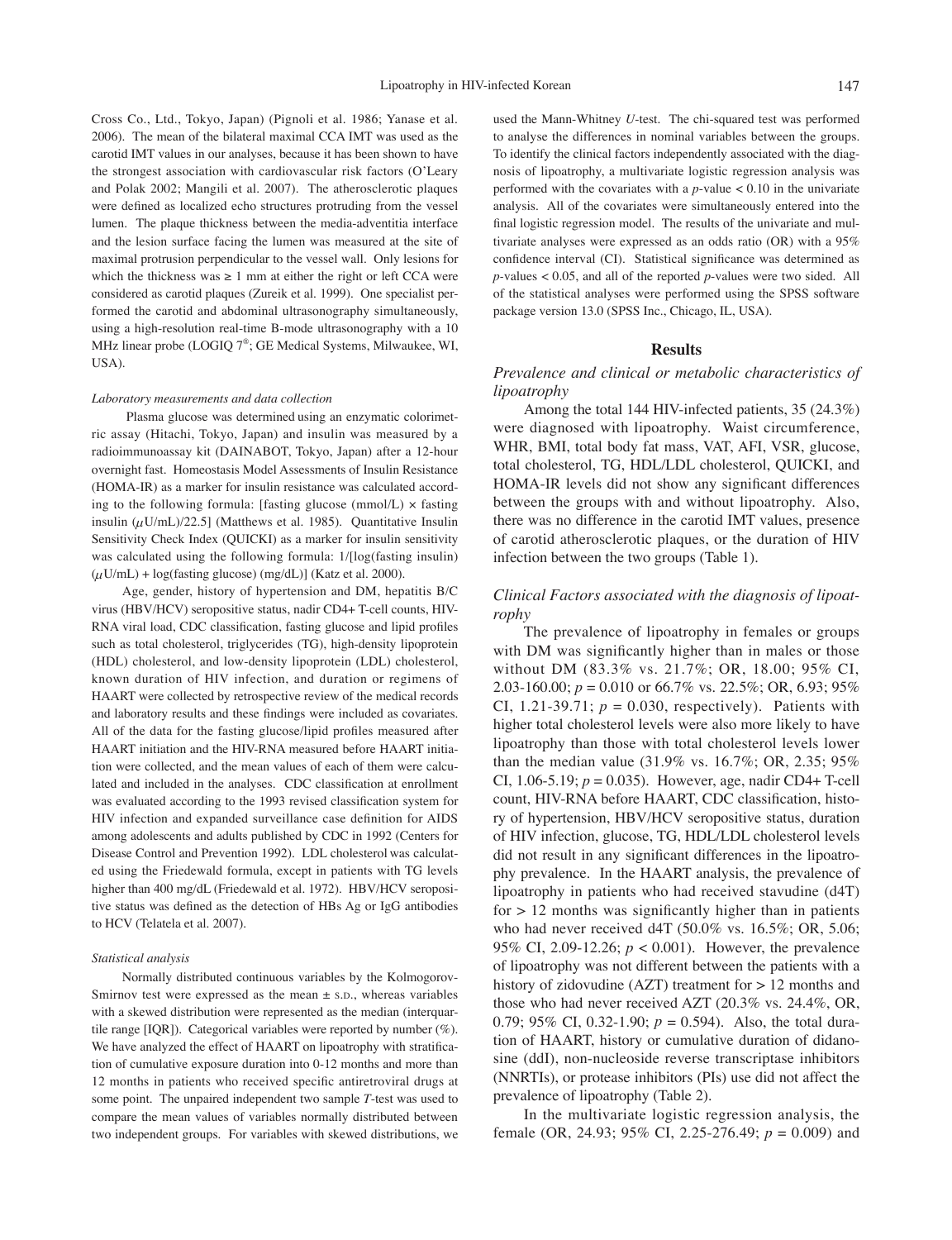Table 1. Characteristics of total study participants and a comparison of the clinical and metabolic characteristics between the groups according to the presence of lipoatrophy.

| Variables                                | Total $(N = 144)$      | Lipoatrophy            |                        |                      |
|------------------------------------------|------------------------|------------------------|------------------------|----------------------|
|                                          |                        | Yes $(N = 35)$         | No $(N = 109)$         | $p$ -value           |
| Waist circumference (cm)                 | $83.0 \pm 7.3$         | $82.6 \pm 7.0$         | $83.1 + 7.5$           | $0.782$ <sup>a</sup> |
| <b>WHR</b>                               | $0.86 \pm 0.05$        | $0.86 \pm 0.04$        | $0.86 \pm 0.05$        | $0.940$ <sup>a</sup> |
| $BMI$ (kg/m <sup>2</sup> )               | $23.2 \pm 2.9$         | $23.1 \pm 2.5$         | $23.2 \pm 3.0$         | $0.829$ <sup>a</sup> |
| Total body fat mass (kg)                 | $13.7 \pm 5.5$         | $13.8 \pm 4.6$         | $13.7 \pm 5.8$         | $0.896^{\rm a}$      |
| VAT $(cm^2)$                             | $90.0 \pm 22.3$        | $87.0 \pm 23.3$        | $90.3 \pm 22.1$        | $0.459$ <sup>a</sup> |
| Abdominal wall fat index                 | $1.20(0.77 - 1.90)$    | $1.21(0.72 - 2.14)$    | $1.18(0.77 - 1.85)$    | 0.927 <sup>b</sup>   |
| <b>VSR</b>                               | $2.97(1.98 - 3.98)$    | $3.17(2.12 - 4.36)$    | $2.90(1.94 - 3.90)$    | 0.168 <sup>b</sup>   |
| Fasting glucose <sup>*</sup> (mg/dL)     | $96.8(91.8 - 102.0)$   | $97.7(91.0 - 104.4)$   | $96.6(91.8 - 102.0)$   | 0.534 <sup>b</sup>   |
| Total cholesterol <sup>*</sup> (mg/dL)   | $172.1 \pm 31.6$       | $180.8 + 31.1$         | $169.3 + 31.3$         | $0.060$ <sup>a</sup> |
| Triglycerides <sup>*</sup> $(mg/dL)$     | $205.0(149.1 - 306.2)$ | $222.6(167.3 - 347.5)$ | $195.6(147.3 - 303.3)$ | $0.195^{\rm b}$      |
| HDL cholesterol <sup>*</sup> (mg/dL)     | $45.9(40.1 - 53.4)$    | $45.8(40.2 - 51.1)$    | $46.0 (40.0 - 55.0)$   | 0.887 <sup>b</sup>   |
| $LDL$ cholesterol <sup>*</sup> (mg/dL)   | $77.8 \pm 25.6$        | $82.4 + 28.2$          | $76.3 \pm 24.7$        | $0.279$ <sup>a</sup> |
| <b>QUICKI</b>                            | $0.32 \pm 0.05$        | $0.32 \pm 0.04$        | $0.32 \pm 0.05$        | $0.642^{\circ}$      |
| HOMA-IR                                  | $3.63(1.86 - 7.29)$    | $3.41(1.93 - 8.16)$    | $3.71(1.71 - 6.88)$    | 0.658 <sup>b</sup>   |
| Carotid IMT (mm)                         | $0.650(0.600 - 0.740)$ | $0.675(0.610 - 0.770)$ | $0.645(0.593 - 0.738)$ | 0.282 <sup>b</sup>   |
| Carotid atherosclerotic plaque, yes      | 34(23.6)               | 11(31.4)               | 23(21.1)               | $0.211$ <sup>c</sup> |
| Known duration of HIV infection (months) | $38.0(22.1 - 70.5)$    | $37.8(27.3 - 71.5)$    | $38.2(19.4 - 69.7)$    | 0.430 <sup>b</sup>   |

Data are expressed as mean  $\pm$  s.p., median (IQR) or number (percent). <sup>a</sup>Independent two sample *T*-test, <sup>b</sup> Data are expressed as mean  $\pm$  s.p., median (IQR) or number (percent). <sup>a</sup>Independent two sample *T*-test, <sup>b</sup>Mann-Whitney *U* test.<br>Chi-square test. \*mean values of all data performed after HAART initiation. Abbreviation index; VAT, visceral adipose tissue area; VSR, ratio of abdominal visceral to subcutaneous adipose tissue; HDL, high-density lipoprotein; LDL, low-density lipoprotein; QUICKI, Quantitative Insulin Sensitivity Check Index; HOMA-IR, Homeostasis Model Assessments of Insulin Resistance; IMT, intima-media thickness.

d4T use for > 12 months (OR, 3.67; 95% CI, 1.35-9.97; *p* = 0.011) were factors independently associated with the diagnosis of lipoatrophy (Table 3).

#### **Discussion**

 This study revealed that the prevalence of lipoatrophy in HIV-infected Koreans receiving HAART is not uncommon and was within the range of that reported in other studies (Lichtenstein et al. 2001; Paton et al. 2002; Bacchetti et al. 2005; Jacobson et al. 2005; Pujari et al. 2005; Waters and Nelson 2007). The previous studies performed in single institute of Asia including South Korea, Singapore, India and Thailand reported the percentage of HIV-infected patients with peripheral fat loss as very wide range from 3.5% to 62.5% (Chang et al. 2002; Paton et al. 2002; Pujari et al. 2005; Chuapai et al. 2007). However, these reports did not analyze the detailed characteristics and risk factors focusing on only lipoatrophy. To our knowledge, this is the first report evaluating the prevalence and clinical risk factors of lipoatrophy in the East Asia region. Because there is no definitive accepted case definition for lipoatrophy, and because the various factors affecting the change of body fat including the regimens of HAART, especially thymidine analogue use, may be different in each study population, the prevalence and risk factors of lipoatrophy vary between reports and those revealed in several studies cannot be compared to each other (Waters and Nelson 2007). Therefore, the multinational, multicenter cohort study is warranted to assess the characteristics of lipoatrophy in patients living in the Asia.

The assessment of body fat changes can be measured by subjective or objective methods, but it is yet neither standardized nor uniformly accepted (Wierzbicki et al. 2008). In our study, we used a subjective case definition for lipoatrophy, which may be of some benefit to optimize the choice of treatment intervention on an individual patient basis (Wierzbicki et al. 2008), without having to take detailed measurements of body fat through dual energy X-ray absorptiometry (DEXA) or fat computer tomography (CT) scans. However, it is not easy that these techniques are routinely adopted for the diagnosis of lipoatrophy because of unavailability or high cost. Also, an objective case definition for HIV-associated lipodystrophy, which is not specific for lipoatrophy, has been developed and evaluated, but may not be amenable to use in a routine clinical setting, because it requires many inputs, including DEXA, CT and lipid test, and the scoring systems are complex (Law et al. 2006). Therefore, the diagnosis of lipoatrophy in usual clinical practice is often made from patient self-referral and through physical examination by clinicians; these are the methods that were applied in our clinical definition in this study.

In our study, we confirmed the strong effects of longer d4T use, but not AZT, on the development of lipoatrophy in HIV-infected Koreans, supporting several prior reports per-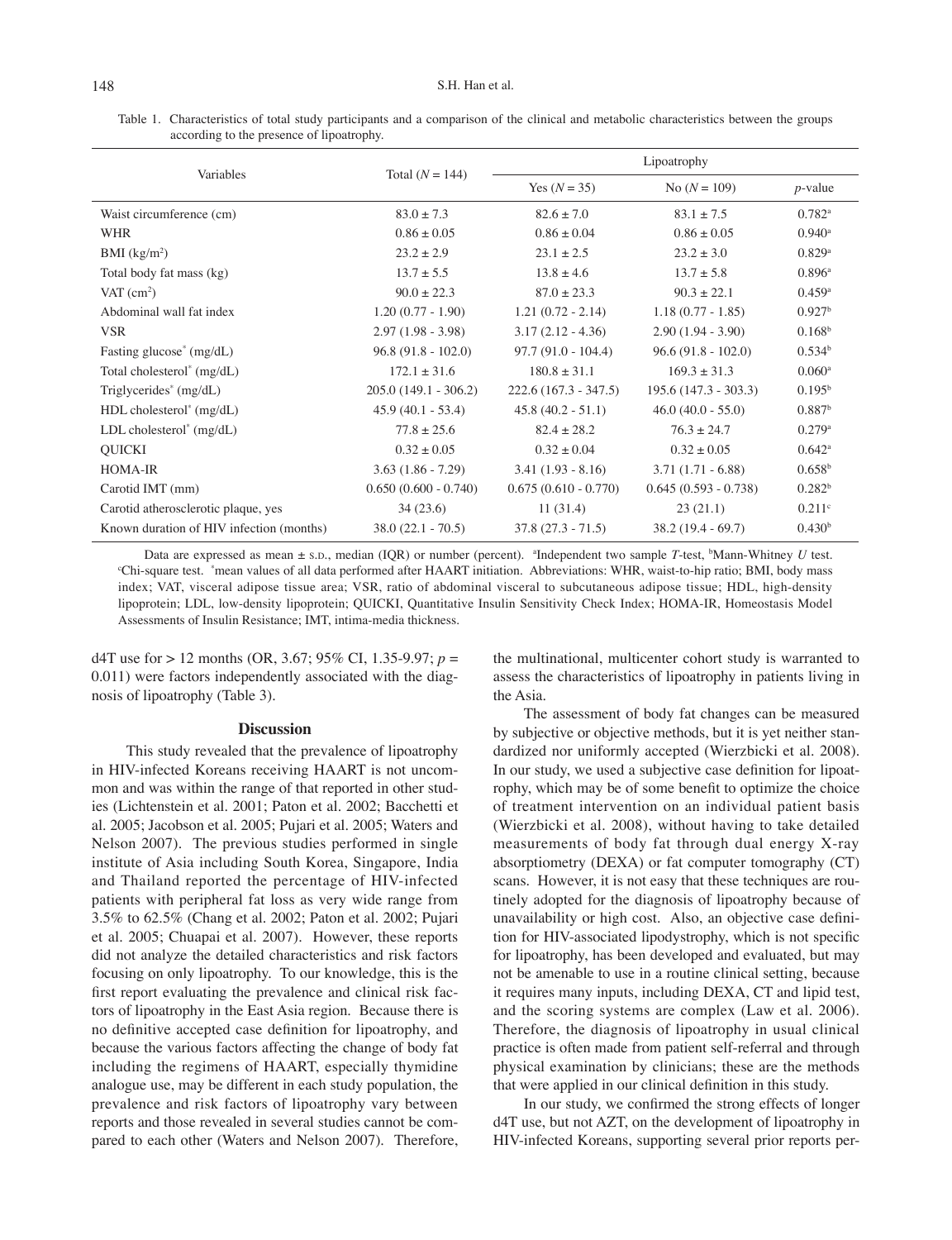|  | I<br>۰, |
|--|---------|
|--|---------|

Table 2.Univariate analyses for the variables associated with the diagnosis of lipoatrophy.

| Variables                                                | Total               | Lipoatrophy         | Univariate analysis    |                          |
|----------------------------------------------------------|---------------------|---------------------|------------------------|--------------------------|
|                                                          | $(N = 144)$         | Yes $(N = 35)$      | OR (95% CI)            | $p$ -value               |
| Age                                                      |                     |                     |                        |                          |
| Median years (IQR)                                       | $41(33-46)$         | $41(34-51)$         |                        |                          |
| $\leq 40$ years <sup>*</sup>                             | 71 (49.3)           | 16(22.5)            |                        |                          |
| $>40$ years                                              | 73 (50.7)           | 19(26.0)            | $1.21(0.56 - 2.60)$    | 0.625                    |
| Gender                                                   |                     |                     |                        |                          |
| Male                                                     | 138 (95.8)          | 30(21.7)            |                        | $\overline{\phantom{0}}$ |
| Female                                                   | 6(4.2)              | 5(83.3)             | $18.00(2.03 - 160.00)$ | 0.010                    |
| Diabetes mellitus                                        |                     |                     |                        |                          |
| $No^*$                                                   | 138 (95.8)          | 31(22.5)            |                        |                          |
| Yes                                                      | 6(4.2)              | 4(66.7)             | $6.93(1.21 - 39.71)$   | 0.030                    |
| Hypertension                                             |                     |                     |                        |                          |
| $No^*$                                                   | 124(86.1)           | 27(21.8)            |                        |                          |
| Yes                                                      | 20(13.9)            | 8(40.0)             | $2.41(0.89 - 6.52)$    | 0.083                    |
| Hepatitis B virus seropositive status                    |                     |                     |                        |                          |
| $No^*$                                                   | 109(75.7)           | 27(24.8)            |                        |                          |
| Yes                                                      | 9(6.3)              | 1(11.1)             | $0.38(0.05 - 3.18)$    | 0.371                    |
| Unknown                                                  | 26(18.1)            | 7(26.9)             | $1.12(0.42 - 2.95)$    | 0.820                    |
|                                                          |                     |                     |                        |                          |
| Hepatitis C virus seropositive status<br>$No^*$          |                     |                     |                        |                          |
| Yes                                                      | 100(69.4)<br>1(0.7) | 23(23.0)<br>0(0.0)  |                        |                          |
| Unknown                                                  | 43 (29.9)           | 12(27.9)            | $1.30(0.58 - 2.92)$    | 0.532                    |
|                                                          |                     |                     |                        |                          |
| Nadir CD4+ T lymphocytes (cells/mm <sup>3</sup> )        |                     |                     |                        |                          |
| Median (IQR)                                             | $155(61 - 259)$     | $209(65 - 304)$     |                        |                          |
| $\leq$ median value <sup>*</sup>                         | 72(50.0)            | 14(19.4)            | $1.71(0.79 - 3.70)$    | 0.176                    |
| > median value                                           | 72 (50.0)           | 21(29.2)            |                        |                          |
| Log[mean HIV-RNA before HAART initiation] (copies/mL)    |                     |                     |                        |                          |
| Median (IQR)                                             | $4.19(3.52 - 4.81)$ | $4.19(3.36 - 4.83)$ |                        |                          |
| $\leq$ median value <sup>*</sup>                         | 59 $(41.0)$         | 14(23.7)            |                        |                          |
| > median value                                           | 60(41.7)            | 14(23.3)            | $0.98(0.42 - 2.28)$    | 0.959                    |
| Not available                                            | 25(17.4)            | 7(28.0)             | $1.25(0.43 - 3.61)$    | 0.680                    |
| CDC classification at enrollment                         |                     |                     |                        |                          |
| $A^*$                                                    | 41(28.5)            | 11(26.8)            |                        |                          |
| $\, {\bf B}$                                             | 46(31.9)            | 11(23.9)            | $0.86(0.33 - 2.26)$    | 0.755                    |
| $\mathcal{C}$                                            | 57 (39.6)           | 13(22.8)            | $0.81(0.32 - 2.04)$    | 0.648                    |
| Mean of glucose levels after HAART initiation (mg/dL)    |                     |                     |                        |                          |
| Median (IQR)                                             | $97(92 - 102)$      | $98(91 - 104)$      |                        |                          |
| $\leq$ median value <sup>*</sup>                         | 72 (50.0)           | 15(20.8)            |                        |                          |
| > median value                                           | 72(50.0)            | 20(27.8)            | $1.46(0.68 - 3.15)$    | 0.333                    |
| Mean of total cholesterol after HAART initiation (mg/dL) |                     |                     |                        |                          |
| Median (IQR)                                             | $169(150 - 188)$    | 184 (151 - 204)     |                        |                          |
| $\leq$ median value <sup>*</sup>                         | 72(50.0)            | 12(16.7)            |                        |                          |
| > median value                                           | 72(50.0)            | 23(31.9)            | $2.35(1.06 - 5.19)$    | 0.035                    |
| Mean of triglycerides after HAART initiation (mg/dL)     |                     |                     |                        |                          |
| Median (IQR)                                             | $205(149 - 306)$    | $223(167 - 348)$    |                        |                          |
| $\leq$ median value <sup>*</sup>                         | 68 (47.2)           | 12(17.6)            |                        |                          |
| > median value                                           | 65(45.1)            | 21(32.3)            | $2.23(0.99 - 5.02)$    | 0.053                    |
| Not evaluated                                            | 11(7.6)             | 2(18.2)             | $1.04(0.20 - 5.42)$    | 0.966                    |
| Mean of HDL cholesterol after HAART initiation (mg/dL)   |                     |                     |                        |                          |
| Median (IQR)                                             | $46(40 - 53)$       | $46(40-51)$         |                        |                          |
| $\leq$ median value <sup>*</sup>                         | 66 (45.8)           | 17(25.8)            |                        |                          |
| > median value                                           | 66 (45.8)           | 16(24.2)            | $0.92(0.42 - 2.03)$    | 0.841                    |
| Not evaluated                                            | 12(8.3)             | 2(16.7)             | $0.58(0.12 - 2.90)$    | 0.504                    |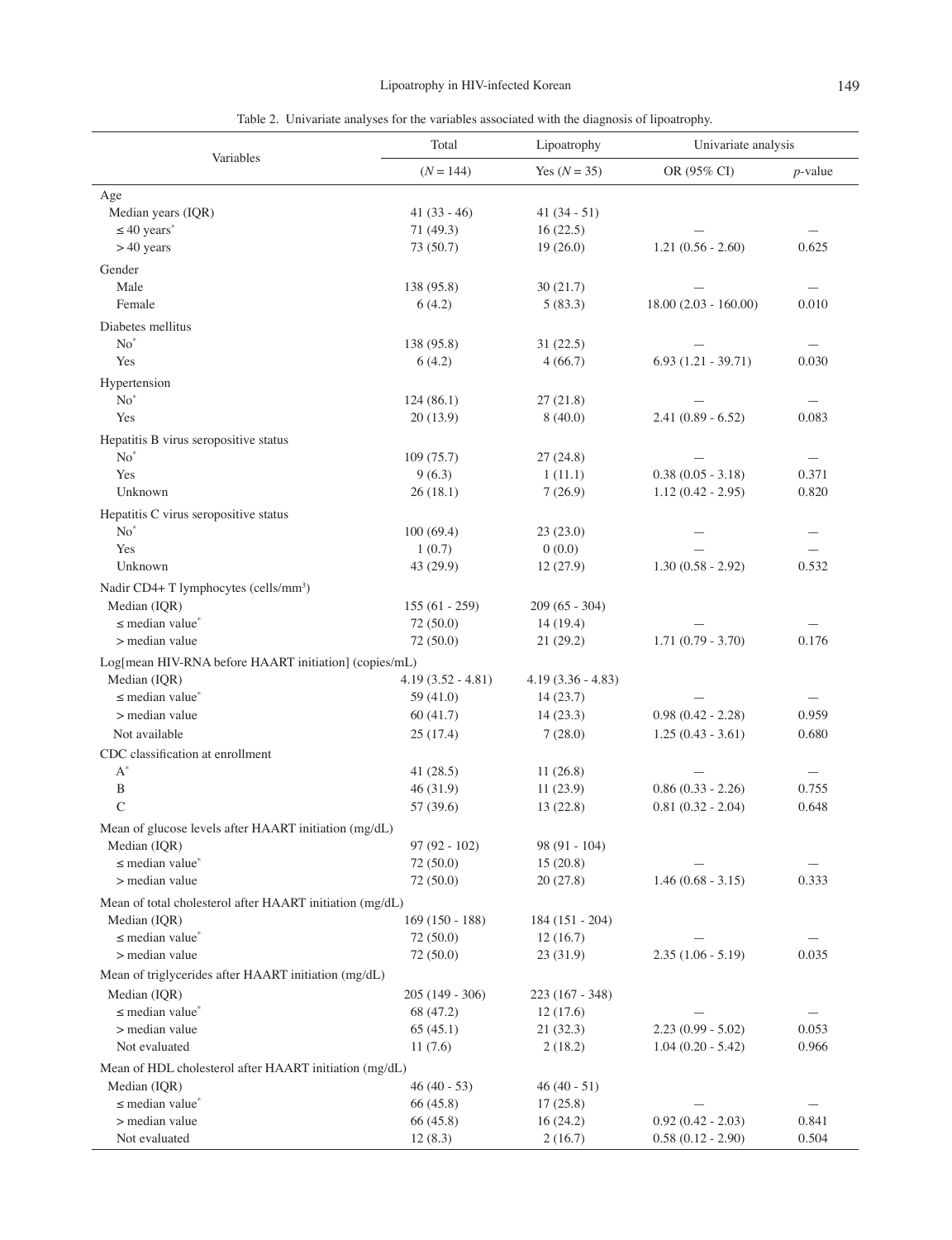Table 2.Continued

| OR (95% CI)<br>$(N = 144)$<br>Yes $(N = 35)$<br>$p$ -value<br>Mean of LDL cholesterol after HAART initiation (mg/dL)<br>Median (IQR)<br>$78(59-93)$<br>$80(67 - 105)$<br>$\leq$ median value <sup>*</sup><br>12(21.1)<br>57 (39.6)<br>> median value<br>$1.37(0.58 - 3.27)$<br>0.476<br>56 (38.9)<br>15(26.8)<br>Not evaluated<br>8(25.8)<br>$1.30(0.47 - 3.64)$<br>0.612<br>31(21.5)<br>Known duration of HIV infection<br>Median months (IOR)<br>$38.0(22.1 - 70.5)$<br>$37.8(27.3 - 71.5)$<br>$\leq$ median value <sup>*</sup><br>72 (50.0)<br>16(22.2)<br>> median value<br>72 (50.0)<br>19(26.4)<br>$1.26(0.59 - 2.69)$<br>0.560<br>Total duration of HAART<br>Median days (IQR)<br>835 (439 - 1544)<br>957 (668 - 1833)<br>$\leq 2$ yr <sup>*</sup><br>63(43.8)<br>11(17.5)<br>$2.05(0.82 - 5.14)$<br>43 (29.9)<br>13(30.2)<br>0.127<br>$2-4$ yr<br>$1.93(0.74 - 5.01)$<br>$> 4 \text{ yr}$<br>38 (26.4)<br>11(28.9)<br>0.179<br>Stavudine treatment<br>Median days of cumulative exposure (IQR)<br>$0(0 - 165)$<br>$33(0 - 826)$<br>Never received*<br>103(71.5)<br>17(16.5)<br>Received at some point<br>$0-12$ month<br>11(7.6)<br>3(27.3)<br>$1.90(0.46 - 7.89)$<br>0.379<br>$>12$ month<br>15(50.0)<br>$5.06(2.09 - 12.26)$<br>< 0.001<br>30(20.8)<br>Zidovudine treatment<br>Median days of cumulative exposure (IQR)<br>$431(0 - 839)$<br>$249(0 - 952)$<br>Never received*<br>11(24.4)<br>45(31.3)<br>Received at some point<br>$0-12$ month<br>25(17.4)<br>9(36.0)<br>$1.74(0.60 - 5.03)$<br>0.308<br>$>12$ month<br>$0.79(0.32 - 1.90)$<br>0.594<br>74 (51.4)<br>15(20.3)<br>Didanosine treatment<br>Median days of cumulative exposure (IQR)<br>$0(0 - 317)$<br>$0(0 - 138)$<br>Never received*<br>81 (56.3)<br>22(27.2)<br>Received at some point<br>$0-12$ month<br>0.442<br>30(20.8)<br>6(20.0)<br>$0.67(0.24 - 1.86)$<br>0.509<br>$>12$ month<br>33 (22.9)<br>7(21.2)<br>$0.72(0.27 - 1.90)$<br>NNRTI-based HAART<br>Median days (IQR)<br>$0(0 - 463)$<br>$0(0 - 684)$<br>Never received*<br>73 (50.7)<br>18 (24.7)<br>Received at some point<br>$0-12$ month<br>4(14.3)<br>0.264<br>28 (19.4)<br>$0.51(0.16 - 1.67)$<br>0.513<br>$>12$ month<br>43 (29.9)<br>13(30.2)<br>$1.32(0.57 - 3.07)$<br>PI-based HAART<br>Median days (IQR)<br>582 (2 - 1175)<br>747 (69 - 1453)<br>Never received*<br>36(25.0)<br>5(13.9)<br>Received at some point<br>$0-12$ month<br>22(15.3)<br>6(27.3)<br>$2.33(0.61 - 8.80)$<br>0.214 | Variables   | Total     | Lipoatrophy | Univariate analysis |       |
|-------------------------------------------------------------------------------------------------------------------------------------------------------------------------------------------------------------------------------------------------------------------------------------------------------------------------------------------------------------------------------------------------------------------------------------------------------------------------------------------------------------------------------------------------------------------------------------------------------------------------------------------------------------------------------------------------------------------------------------------------------------------------------------------------------------------------------------------------------------------------------------------------------------------------------------------------------------------------------------------------------------------------------------------------------------------------------------------------------------------------------------------------------------------------------------------------------------------------------------------------------------------------------------------------------------------------------------------------------------------------------------------------------------------------------------------------------------------------------------------------------------------------------------------------------------------------------------------------------------------------------------------------------------------------------------------------------------------------------------------------------------------------------------------------------------------------------------------------------------------------------------------------------------------------------------------------------------------------------------------------------------------------------------------------------------------------------------------------------------------------------------------------------------------------------------------------------------------------------------------------------------------------------------------------------------------------------------------------------------------------------------------------------------------------------------------|-------------|-----------|-------------|---------------------|-------|
|                                                                                                                                                                                                                                                                                                                                                                                                                                                                                                                                                                                                                                                                                                                                                                                                                                                                                                                                                                                                                                                                                                                                                                                                                                                                                                                                                                                                                                                                                                                                                                                                                                                                                                                                                                                                                                                                                                                                                                                                                                                                                                                                                                                                                                                                                                                                                                                                                                           |             |           |             |                     |       |
|                                                                                                                                                                                                                                                                                                                                                                                                                                                                                                                                                                                                                                                                                                                                                                                                                                                                                                                                                                                                                                                                                                                                                                                                                                                                                                                                                                                                                                                                                                                                                                                                                                                                                                                                                                                                                                                                                                                                                                                                                                                                                                                                                                                                                                                                                                                                                                                                                                           |             |           |             |                     |       |
|                                                                                                                                                                                                                                                                                                                                                                                                                                                                                                                                                                                                                                                                                                                                                                                                                                                                                                                                                                                                                                                                                                                                                                                                                                                                                                                                                                                                                                                                                                                                                                                                                                                                                                                                                                                                                                                                                                                                                                                                                                                                                                                                                                                                                                                                                                                                                                                                                                           |             |           |             |                     |       |
|                                                                                                                                                                                                                                                                                                                                                                                                                                                                                                                                                                                                                                                                                                                                                                                                                                                                                                                                                                                                                                                                                                                                                                                                                                                                                                                                                                                                                                                                                                                                                                                                                                                                                                                                                                                                                                                                                                                                                                                                                                                                                                                                                                                                                                                                                                                                                                                                                                           |             |           |             |                     |       |
|                                                                                                                                                                                                                                                                                                                                                                                                                                                                                                                                                                                                                                                                                                                                                                                                                                                                                                                                                                                                                                                                                                                                                                                                                                                                                                                                                                                                                                                                                                                                                                                                                                                                                                                                                                                                                                                                                                                                                                                                                                                                                                                                                                                                                                                                                                                                                                                                                                           |             |           |             |                     |       |
|                                                                                                                                                                                                                                                                                                                                                                                                                                                                                                                                                                                                                                                                                                                                                                                                                                                                                                                                                                                                                                                                                                                                                                                                                                                                                                                                                                                                                                                                                                                                                                                                                                                                                                                                                                                                                                                                                                                                                                                                                                                                                                                                                                                                                                                                                                                                                                                                                                           |             |           |             |                     |       |
|                                                                                                                                                                                                                                                                                                                                                                                                                                                                                                                                                                                                                                                                                                                                                                                                                                                                                                                                                                                                                                                                                                                                                                                                                                                                                                                                                                                                                                                                                                                                                                                                                                                                                                                                                                                                                                                                                                                                                                                                                                                                                                                                                                                                                                                                                                                                                                                                                                           |             |           |             |                     |       |
|                                                                                                                                                                                                                                                                                                                                                                                                                                                                                                                                                                                                                                                                                                                                                                                                                                                                                                                                                                                                                                                                                                                                                                                                                                                                                                                                                                                                                                                                                                                                                                                                                                                                                                                                                                                                                                                                                                                                                                                                                                                                                                                                                                                                                                                                                                                                                                                                                                           |             |           |             |                     |       |
|                                                                                                                                                                                                                                                                                                                                                                                                                                                                                                                                                                                                                                                                                                                                                                                                                                                                                                                                                                                                                                                                                                                                                                                                                                                                                                                                                                                                                                                                                                                                                                                                                                                                                                                                                                                                                                                                                                                                                                                                                                                                                                                                                                                                                                                                                                                                                                                                                                           |             |           |             |                     |       |
|                                                                                                                                                                                                                                                                                                                                                                                                                                                                                                                                                                                                                                                                                                                                                                                                                                                                                                                                                                                                                                                                                                                                                                                                                                                                                                                                                                                                                                                                                                                                                                                                                                                                                                                                                                                                                                                                                                                                                                                                                                                                                                                                                                                                                                                                                                                                                                                                                                           |             |           |             |                     |       |
|                                                                                                                                                                                                                                                                                                                                                                                                                                                                                                                                                                                                                                                                                                                                                                                                                                                                                                                                                                                                                                                                                                                                                                                                                                                                                                                                                                                                                                                                                                                                                                                                                                                                                                                                                                                                                                                                                                                                                                                                                                                                                                                                                                                                                                                                                                                                                                                                                                           |             |           |             |                     |       |
|                                                                                                                                                                                                                                                                                                                                                                                                                                                                                                                                                                                                                                                                                                                                                                                                                                                                                                                                                                                                                                                                                                                                                                                                                                                                                                                                                                                                                                                                                                                                                                                                                                                                                                                                                                                                                                                                                                                                                                                                                                                                                                                                                                                                                                                                                                                                                                                                                                           |             |           |             |                     |       |
|                                                                                                                                                                                                                                                                                                                                                                                                                                                                                                                                                                                                                                                                                                                                                                                                                                                                                                                                                                                                                                                                                                                                                                                                                                                                                                                                                                                                                                                                                                                                                                                                                                                                                                                                                                                                                                                                                                                                                                                                                                                                                                                                                                                                                                                                                                                                                                                                                                           |             |           |             |                     |       |
|                                                                                                                                                                                                                                                                                                                                                                                                                                                                                                                                                                                                                                                                                                                                                                                                                                                                                                                                                                                                                                                                                                                                                                                                                                                                                                                                                                                                                                                                                                                                                                                                                                                                                                                                                                                                                                                                                                                                                                                                                                                                                                                                                                                                                                                                                                                                                                                                                                           |             |           |             |                     |       |
|                                                                                                                                                                                                                                                                                                                                                                                                                                                                                                                                                                                                                                                                                                                                                                                                                                                                                                                                                                                                                                                                                                                                                                                                                                                                                                                                                                                                                                                                                                                                                                                                                                                                                                                                                                                                                                                                                                                                                                                                                                                                                                                                                                                                                                                                                                                                                                                                                                           |             |           |             |                     |       |
|                                                                                                                                                                                                                                                                                                                                                                                                                                                                                                                                                                                                                                                                                                                                                                                                                                                                                                                                                                                                                                                                                                                                                                                                                                                                                                                                                                                                                                                                                                                                                                                                                                                                                                                                                                                                                                                                                                                                                                                                                                                                                                                                                                                                                                                                                                                                                                                                                                           |             |           |             |                     |       |
|                                                                                                                                                                                                                                                                                                                                                                                                                                                                                                                                                                                                                                                                                                                                                                                                                                                                                                                                                                                                                                                                                                                                                                                                                                                                                                                                                                                                                                                                                                                                                                                                                                                                                                                                                                                                                                                                                                                                                                                                                                                                                                                                                                                                                                                                                                                                                                                                                                           |             |           |             |                     |       |
|                                                                                                                                                                                                                                                                                                                                                                                                                                                                                                                                                                                                                                                                                                                                                                                                                                                                                                                                                                                                                                                                                                                                                                                                                                                                                                                                                                                                                                                                                                                                                                                                                                                                                                                                                                                                                                                                                                                                                                                                                                                                                                                                                                                                                                                                                                                                                                                                                                           |             |           |             |                     |       |
|                                                                                                                                                                                                                                                                                                                                                                                                                                                                                                                                                                                                                                                                                                                                                                                                                                                                                                                                                                                                                                                                                                                                                                                                                                                                                                                                                                                                                                                                                                                                                                                                                                                                                                                                                                                                                                                                                                                                                                                                                                                                                                                                                                                                                                                                                                                                                                                                                                           |             |           |             |                     |       |
|                                                                                                                                                                                                                                                                                                                                                                                                                                                                                                                                                                                                                                                                                                                                                                                                                                                                                                                                                                                                                                                                                                                                                                                                                                                                                                                                                                                                                                                                                                                                                                                                                                                                                                                                                                                                                                                                                                                                                                                                                                                                                                                                                                                                                                                                                                                                                                                                                                           |             |           |             |                     |       |
|                                                                                                                                                                                                                                                                                                                                                                                                                                                                                                                                                                                                                                                                                                                                                                                                                                                                                                                                                                                                                                                                                                                                                                                                                                                                                                                                                                                                                                                                                                                                                                                                                                                                                                                                                                                                                                                                                                                                                                                                                                                                                                                                                                                                                                                                                                                                                                                                                                           |             |           |             |                     |       |
|                                                                                                                                                                                                                                                                                                                                                                                                                                                                                                                                                                                                                                                                                                                                                                                                                                                                                                                                                                                                                                                                                                                                                                                                                                                                                                                                                                                                                                                                                                                                                                                                                                                                                                                                                                                                                                                                                                                                                                                                                                                                                                                                                                                                                                                                                                                                                                                                                                           |             |           |             |                     |       |
|                                                                                                                                                                                                                                                                                                                                                                                                                                                                                                                                                                                                                                                                                                                                                                                                                                                                                                                                                                                                                                                                                                                                                                                                                                                                                                                                                                                                                                                                                                                                                                                                                                                                                                                                                                                                                                                                                                                                                                                                                                                                                                                                                                                                                                                                                                                                                                                                                                           |             |           |             |                     |       |
|                                                                                                                                                                                                                                                                                                                                                                                                                                                                                                                                                                                                                                                                                                                                                                                                                                                                                                                                                                                                                                                                                                                                                                                                                                                                                                                                                                                                                                                                                                                                                                                                                                                                                                                                                                                                                                                                                                                                                                                                                                                                                                                                                                                                                                                                                                                                                                                                                                           |             |           |             |                     |       |
|                                                                                                                                                                                                                                                                                                                                                                                                                                                                                                                                                                                                                                                                                                                                                                                                                                                                                                                                                                                                                                                                                                                                                                                                                                                                                                                                                                                                                                                                                                                                                                                                                                                                                                                                                                                                                                                                                                                                                                                                                                                                                                                                                                                                                                                                                                                                                                                                                                           |             |           |             |                     |       |
|                                                                                                                                                                                                                                                                                                                                                                                                                                                                                                                                                                                                                                                                                                                                                                                                                                                                                                                                                                                                                                                                                                                                                                                                                                                                                                                                                                                                                                                                                                                                                                                                                                                                                                                                                                                                                                                                                                                                                                                                                                                                                                                                                                                                                                                                                                                                                                                                                                           |             |           |             |                     |       |
|                                                                                                                                                                                                                                                                                                                                                                                                                                                                                                                                                                                                                                                                                                                                                                                                                                                                                                                                                                                                                                                                                                                                                                                                                                                                                                                                                                                                                                                                                                                                                                                                                                                                                                                                                                                                                                                                                                                                                                                                                                                                                                                                                                                                                                                                                                                                                                                                                                           |             |           |             |                     |       |
|                                                                                                                                                                                                                                                                                                                                                                                                                                                                                                                                                                                                                                                                                                                                                                                                                                                                                                                                                                                                                                                                                                                                                                                                                                                                                                                                                                                                                                                                                                                                                                                                                                                                                                                                                                                                                                                                                                                                                                                                                                                                                                                                                                                                                                                                                                                                                                                                                                           |             |           |             |                     |       |
|                                                                                                                                                                                                                                                                                                                                                                                                                                                                                                                                                                                                                                                                                                                                                                                                                                                                                                                                                                                                                                                                                                                                                                                                                                                                                                                                                                                                                                                                                                                                                                                                                                                                                                                                                                                                                                                                                                                                                                                                                                                                                                                                                                                                                                                                                                                                                                                                                                           |             |           |             |                     |       |
|                                                                                                                                                                                                                                                                                                                                                                                                                                                                                                                                                                                                                                                                                                                                                                                                                                                                                                                                                                                                                                                                                                                                                                                                                                                                                                                                                                                                                                                                                                                                                                                                                                                                                                                                                                                                                                                                                                                                                                                                                                                                                                                                                                                                                                                                                                                                                                                                                                           |             |           |             |                     |       |
|                                                                                                                                                                                                                                                                                                                                                                                                                                                                                                                                                                                                                                                                                                                                                                                                                                                                                                                                                                                                                                                                                                                                                                                                                                                                                                                                                                                                                                                                                                                                                                                                                                                                                                                                                                                                                                                                                                                                                                                                                                                                                                                                                                                                                                                                                                                                                                                                                                           |             |           |             |                     |       |
|                                                                                                                                                                                                                                                                                                                                                                                                                                                                                                                                                                                                                                                                                                                                                                                                                                                                                                                                                                                                                                                                                                                                                                                                                                                                                                                                                                                                                                                                                                                                                                                                                                                                                                                                                                                                                                                                                                                                                                                                                                                                                                                                                                                                                                                                                                                                                                                                                                           |             |           |             |                     |       |
|                                                                                                                                                                                                                                                                                                                                                                                                                                                                                                                                                                                                                                                                                                                                                                                                                                                                                                                                                                                                                                                                                                                                                                                                                                                                                                                                                                                                                                                                                                                                                                                                                                                                                                                                                                                                                                                                                                                                                                                                                                                                                                                                                                                                                                                                                                                                                                                                                                           |             |           |             |                     |       |
|                                                                                                                                                                                                                                                                                                                                                                                                                                                                                                                                                                                                                                                                                                                                                                                                                                                                                                                                                                                                                                                                                                                                                                                                                                                                                                                                                                                                                                                                                                                                                                                                                                                                                                                                                                                                                                                                                                                                                                                                                                                                                                                                                                                                                                                                                                                                                                                                                                           |             |           |             |                     |       |
|                                                                                                                                                                                                                                                                                                                                                                                                                                                                                                                                                                                                                                                                                                                                                                                                                                                                                                                                                                                                                                                                                                                                                                                                                                                                                                                                                                                                                                                                                                                                                                                                                                                                                                                                                                                                                                                                                                                                                                                                                                                                                                                                                                                                                                                                                                                                                                                                                                           |             |           |             |                     |       |
|                                                                                                                                                                                                                                                                                                                                                                                                                                                                                                                                                                                                                                                                                                                                                                                                                                                                                                                                                                                                                                                                                                                                                                                                                                                                                                                                                                                                                                                                                                                                                                                                                                                                                                                                                                                                                                                                                                                                                                                                                                                                                                                                                                                                                                                                                                                                                                                                                                           |             |           |             |                     |       |
|                                                                                                                                                                                                                                                                                                                                                                                                                                                                                                                                                                                                                                                                                                                                                                                                                                                                                                                                                                                                                                                                                                                                                                                                                                                                                                                                                                                                                                                                                                                                                                                                                                                                                                                                                                                                                                                                                                                                                                                                                                                                                                                                                                                                                                                                                                                                                                                                                                           |             |           |             |                     |       |
|                                                                                                                                                                                                                                                                                                                                                                                                                                                                                                                                                                                                                                                                                                                                                                                                                                                                                                                                                                                                                                                                                                                                                                                                                                                                                                                                                                                                                                                                                                                                                                                                                                                                                                                                                                                                                                                                                                                                                                                                                                                                                                                                                                                                                                                                                                                                                                                                                                           |             |           |             |                     |       |
|                                                                                                                                                                                                                                                                                                                                                                                                                                                                                                                                                                                                                                                                                                                                                                                                                                                                                                                                                                                                                                                                                                                                                                                                                                                                                                                                                                                                                                                                                                                                                                                                                                                                                                                                                                                                                                                                                                                                                                                                                                                                                                                                                                                                                                                                                                                                                                                                                                           |             |           |             |                     |       |
|                                                                                                                                                                                                                                                                                                                                                                                                                                                                                                                                                                                                                                                                                                                                                                                                                                                                                                                                                                                                                                                                                                                                                                                                                                                                                                                                                                                                                                                                                                                                                                                                                                                                                                                                                                                                                                                                                                                                                                                                                                                                                                                                                                                                                                                                                                                                                                                                                                           |             |           |             |                     |       |
|                                                                                                                                                                                                                                                                                                                                                                                                                                                                                                                                                                                                                                                                                                                                                                                                                                                                                                                                                                                                                                                                                                                                                                                                                                                                                                                                                                                                                                                                                                                                                                                                                                                                                                                                                                                                                                                                                                                                                                                                                                                                                                                                                                                                                                                                                                                                                                                                                                           |             |           |             |                     |       |
|                                                                                                                                                                                                                                                                                                                                                                                                                                                                                                                                                                                                                                                                                                                                                                                                                                                                                                                                                                                                                                                                                                                                                                                                                                                                                                                                                                                                                                                                                                                                                                                                                                                                                                                                                                                                                                                                                                                                                                                                                                                                                                                                                                                                                                                                                                                                                                                                                                           |             |           |             |                     |       |
|                                                                                                                                                                                                                                                                                                                                                                                                                                                                                                                                                                                                                                                                                                                                                                                                                                                                                                                                                                                                                                                                                                                                                                                                                                                                                                                                                                                                                                                                                                                                                                                                                                                                                                                                                                                                                                                                                                                                                                                                                                                                                                                                                                                                                                                                                                                                                                                                                                           |             |           |             |                     |       |
|                                                                                                                                                                                                                                                                                                                                                                                                                                                                                                                                                                                                                                                                                                                                                                                                                                                                                                                                                                                                                                                                                                                                                                                                                                                                                                                                                                                                                                                                                                                                                                                                                                                                                                                                                                                                                                                                                                                                                                                                                                                                                                                                                                                                                                                                                                                                                                                                                                           |             |           |             |                     |       |
|                                                                                                                                                                                                                                                                                                                                                                                                                                                                                                                                                                                                                                                                                                                                                                                                                                                                                                                                                                                                                                                                                                                                                                                                                                                                                                                                                                                                                                                                                                                                                                                                                                                                                                                                                                                                                                                                                                                                                                                                                                                                                                                                                                                                                                                                                                                                                                                                                                           | $>12$ month | 86 (59.7) | 24 (27.9)   | $2.40(0.84 - 6.90)$ | 0.104 |

Data are expressed as mean ± S.D., median (IQR) or number (percent). \* Reference category Abbreviations: IQR, interquartile range; OR, odds ratio; CI, confidential interval; CDC, the Centers for Disease Control and Prevention; HDL, high-density lipoprotein; LDL, low-density lipoprotein; NNRTI, nonnucleoside reverse transcriptase inhibitor; PI, protease inhibitor

formed in various populations (Saint-Marc et al. 1999; Wohl et al. 2006; van Griensven et al. 2007; Waters and Nelson 2007; Brown 2008). In general, lipoatrophy is clearly linked with HAART, and is especially strongly associated with the use of d4T, and is more likely to improve upon treatment regimen change (Grinspoon and Carr 2005; Pujari et al. 2005; van Griensven et al. 2007; Waters and Nelson 2007; Wierzbicki et al. 2008). Stavudine is known as the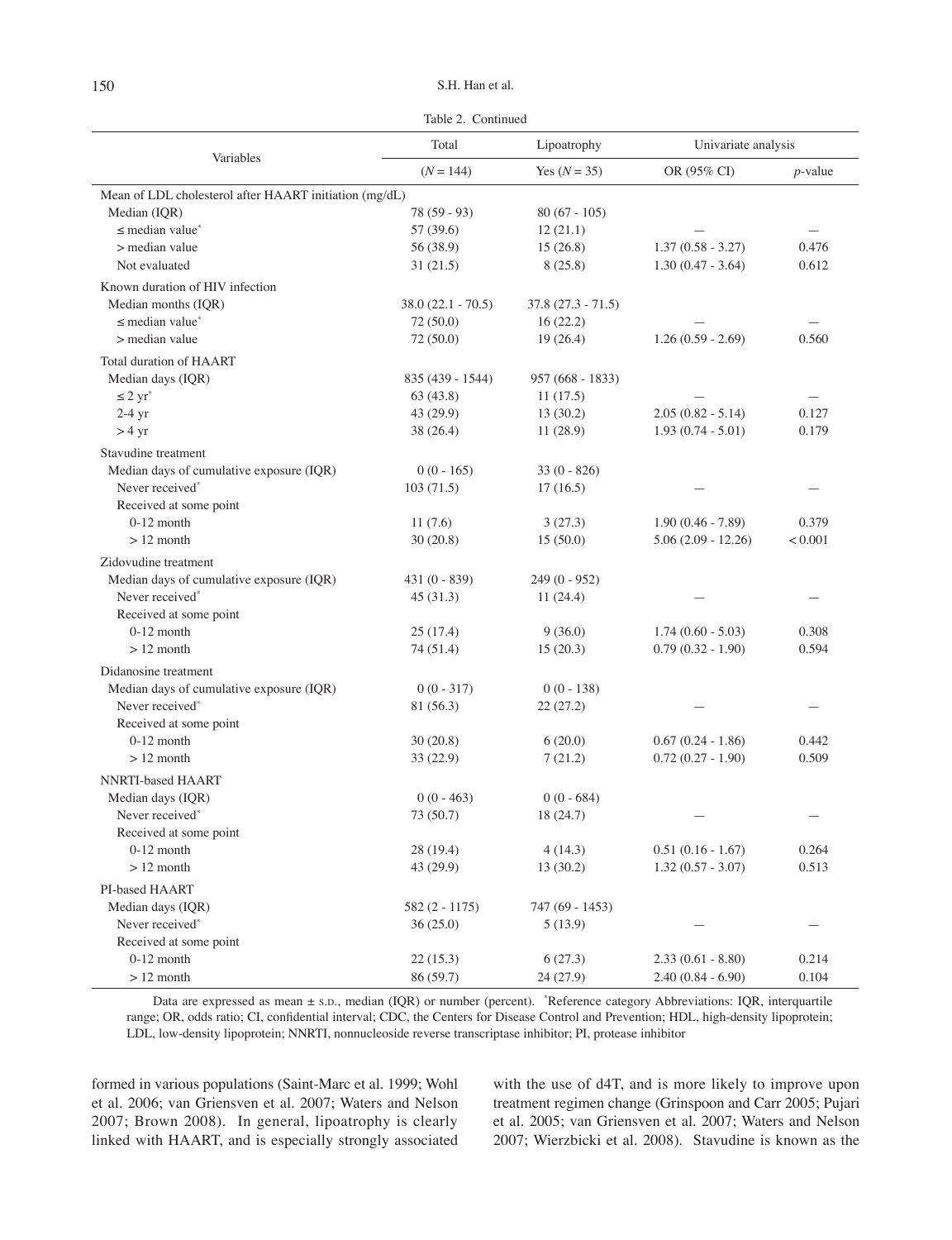| Covariate                                        | Adjusted OR (95% CI)  | $p$ -value |
|--------------------------------------------------|-----------------------|------------|
| Female                                           | 24.93 (2.25 - 276.49) | 0.009      |
| Diabetes mellitus                                | $5.69(0.83 - 39.01)$  | 0.077      |
| Hypertension                                     | $1.65(0.51 - 5.32)$   | 0.406      |
| Mean of total cholesterol after HAART initiation |                       |            |
| $\leq$ median value $*$                          | 1.00                  |            |
| $>$ median value                                 | $1.35(0.54 - 3.41)$   | 0.521      |
| Mean of triglycerides after HAART initiation     |                       |            |
| $\leq$ median value $\degree$                    | 1.00                  |            |
| $>$ median value                                 | $2.11(0.78 - 5.70)$   | 0.141      |
| Not evaluated                                    | $1.57(0.26 - 9.57)$   | 0.626      |
| Stavudine treatment                              |                       |            |
| Never received*                                  | 1.00                  |            |
| Received at some point                           |                       |            |
| $0-12$ months                                    | $2.40(0.51 - 11.32)$  | 0.267      |
| $>12$ months                                     | $3.67(1.35 - 9.97)$   | 0.011      |

Table 3. Multivariate logistic regression analysis to identify the factors independently associated with the diagnosis of lipoatrophy.

\* Reference category. Abbreviations: OR, odds ratio; CI, confidential interval

antiretroviral drug with the strongest effects on mitochondrial activity, insulin resistance, and adipocyte growth, which are closely associated with the mechanisms of HIVassociated lipoatrophy (Waters and Nelson 2007; Mallewa et al. 2008; Wierzbicki et al. 2008). Stopping d4T treatment or switching to another non-thymidine analogue nucleoside reverse transcriptase inhibitors such as abacavir or tenofovir resulted in a significant gain of peripheral fat mass (Sutinen 2005; Wierzbicki et al. 2008).

The several other known risk factors for lipoatrophy, such as older age, longer durations of HAART, and low CD4/high viral load were not associated with the presentation of lipoatrophy in this study (Waters and Nelson 2007). The AIDS Clinical Trials Group (ACTG) A5142 study recently revealed that lipoatrophy was more frequent with efavirenz than ritonavir-boosted lopinavir when combined with d4T or AZT (Haubrich et al. 2009). However, we did not find any associations between the diagnosis of lipoatrophy and PI or NNRTI use.

In a final model, the female was also an independent factor associated with the diagnosis of lipoatrophy. Galli et al. (2002) reported that the risk of developing body habitus changes was significantly higher in female patients, as found in our data, even if the number of female patients was very small in this study. Further study in a larger cohort will be needed to prove the association of female with the development of lipoatrophy in East Asia region.

In our results, there were no differences in the anthropometric or ultrasonographic parameters, insulin resistance assessed by HOMA-IR/QUICKI, fasting glucose/lipid profiles, and carotid IMT values or plaque between the patients with and without lipoatrophy. Although it is usually known that lipodystrophy is associated with other metabolic abnormalities, only a portion of patients with lipodystrophy have other metabolic complications, while some HIV-infected subjects receiving HAART have metabolic syndrome and/or insulin resistance without having lipodystrophy (Chen et al. 2002; Bergersen et al. 2006; Wierzbicki et al. 2008). Therefore, it may be postulated that metabolic abnormalities occurred before the obvious development of lipoatrophy in some patients (Chen et al. 2002).

There are some limitations in our study. First of all, the more detailed investigations for the objective quantification of the subcutaneous fat mass such as DEXA, fat CT or MRI were not performed. These tools may be especially useful for the early detection and prevention of subclinical lipoatrophy in patients with the risk factors associated with lipoatrophy (Sutinen 2005). Also, the baseline BMI and severity of lipoatrophy were not evaluated. Because this was not a longitudinal, but a cross-sectional study, the causal relationships for the development of lipoatrophy could not truly be determined.

In spite of these limitations, this study was able to emphasize the clinical factors associated with the detection of lipoatrophy in HIV-infected Koreans receiving HAART. Because the recovery process of lipoatrophy after the modification of HAART may be much slower than originally anticipated, prevention of the development of lipoatrophy will be more important (Sutinen 2005). The data also suggest that lipoatrophy will be easier to revert if d4T is replaced before severe lipoatrophy has developed (Sutinen 2005). Therefore, careful observation should be maintained for the early detection of lipoatrophy or subclinical body fat changes in patients with the factors associated with lipoatrophy, especially longer use of d4T.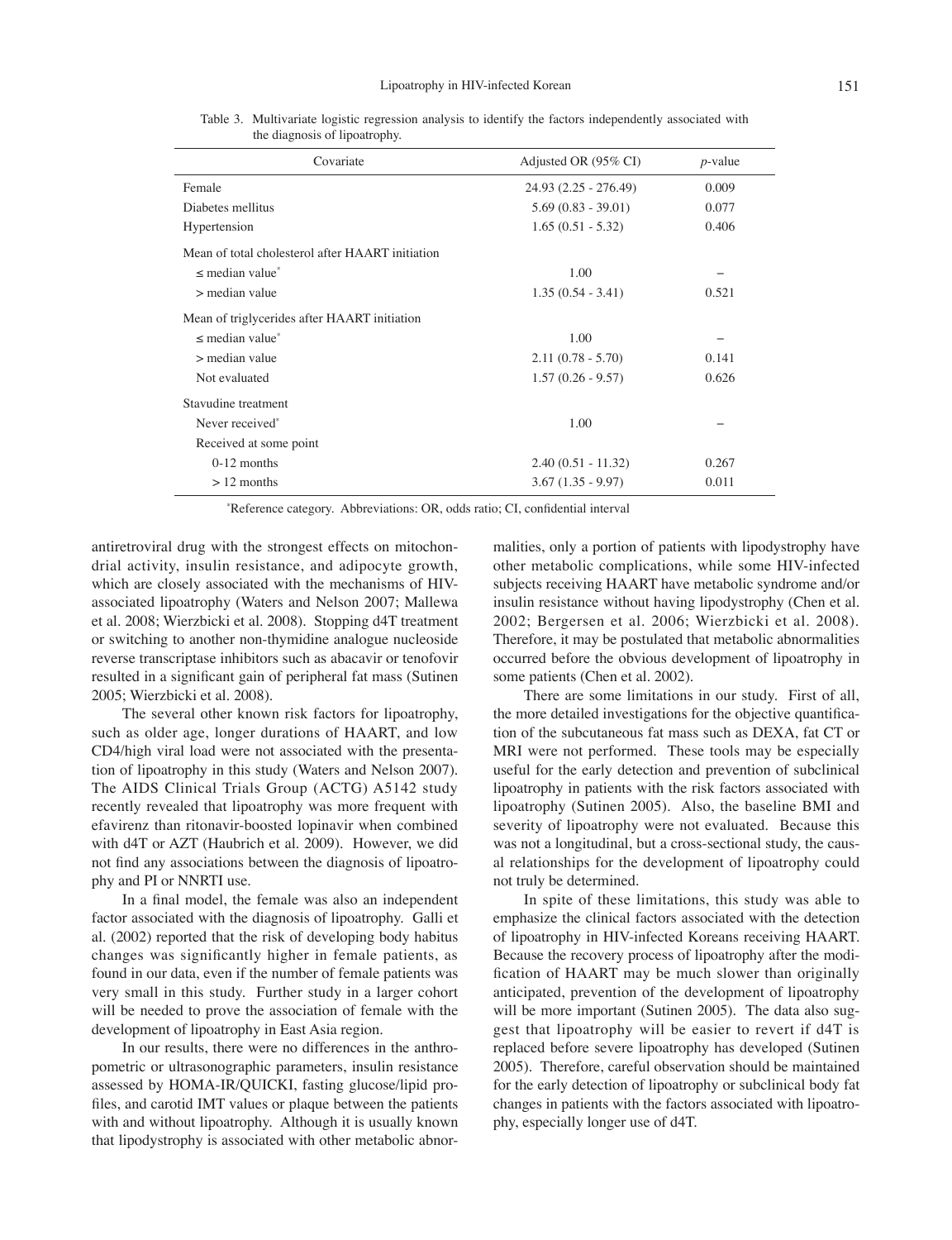#### **Acknowledgments**

This study was supported by a grant of the Korea Centers for Disease Control and Prevention. (Serial Number: 2007- E00085-00) The authors declare that there are no conflicts of interest associated with this manuscript.

#### **References**

- Ammassari, A., Antinori, A., Cozzi-Lepri, A., Trotta, M.P., Nasti, G., Ridolfo, A.L., Mazzotta, F., Wu, A.W., d'Arminio Monforte, A. & Galli, M. (2002) Relationship between HAART adherence and adipose tissue alterations. *J. Acquir. Immune Defic. Syndr.*, **31 Suppl 3**, S140-144.
- Bacchetti, P., Gripshover, B., Grunfeld, C., Heymsfield, S., McCreath, H., Osmond, D., Saag, M., Scherzer, R., Shlipak, M. & Tien, P. (2005) Fat distribution in men with HIV infection. *J. Acquir. Immune Defic. Syndr.*, **40**, 121-131.
- Bergersen, B.M., Schumacher, A., Sandvik, L., Bruun, J.N. & Birkeland, K. (2006) Important differences in components of the metabolic syndrome between HIV-patients with and without highly active antiretroviral therapy and healthy controls. *Scand. J. Infect. Dis.*, **38**, 682-689.
- Brown, T.T. (2008) Approach to the human immunodeficiency virus-infected patient with lipodystrophy. *J. Clin. Endocrinol. Metab.*, **93**, 2937-2945.
- Carr, A., Emery, S., Law, M., Puls, R., Lundgren, J.D. & Powderly, W.G. (2003) An objective case definition of lipodystrophy in HIV-infected adults: a case-control study. *Lancet*, **361**, 726- 735.
- Centers for Disease Control and Prevention. (1987) Revision of the CDC surveillance case definition for acquired immunodeficiency syndrome. Council of State and Territorial Epidemiologists; AIDS Program, Center for Infectious Diseases. *MMWR Morb. Mortal. Wkly. Rep.*, **36 Suppl 1**, 1S-15S.
- Centers for Disease Control and Prevention. (1992) 1993 revised classification system for HIV infection and expanded surveillance case definition for AIDS among adolescents and adults. *MMWR Recomm. Rep.*, **41**, 1-19.
- Chang, K.H., Kim, J.M., Song, Y.G., Hong, S.K., Lee, H.C. & Lim, S.K. (2002) Does race protect an oriental population from developing lipodystrophy in HIV-infected individuals on HAART? *J. Infect.*, **44**, 33-38.
- Chen, D., Misra, A. & Garg, A. (2002) Clinical review 153: Lipodystrophy in human immunodeficiency virus-infected patients. *J. Clin. Endocrinol. Metab.*, **87**, 4845-4856.
- Chuapai, Y., Kiertiburanakul, S., Malathum, K. & Sungkanuparph, S. (2007) Lipodystrophy and dyslipidemia in human immunodeficiency virus-infected Thai patients receiving antiretroviral therapy. *J. Med. Assoc. Thai.*, **90**, 452-458.
- Estrada, V., Martinez-Larrad, M.T., Gonzalez-Sanchez, J.L., de Villar, N.G., Zabena, C., Fernandez, C. & Serrano-Rios, M. (2006) Lipodystrophy and metabolic syndrome in HIV-infected patients treated with antiretroviral therapy. *Metabolism*, **55**, 940-945.
- Fernandes, A.P., Sanches, R.S., Mill, J., Lucy, D., Palha, P.F. & Dalri, M.C. (2007) Lipodystrophy syndrome associated with antiretroviral therapy in HIV patients: considerations for psychosocial aspects. *Rev. Lat. Am. Enfermagem*, **15**, 1041-1045.
- Friedewald, W.T., Levy, R.I. & Fredrickson, D.S. (1972) Estimation of the concentration of low-density lipoprotein cholesterol in plasma, without use of the preparative ultracentrifuge. *Clin. Chem.*, **18**, 499-502.
- Galli, M., Ridolfo, A.L., Adorni, F., Gervasoni, C., Ravasio, L., Corsico, L., Gianelli, E., Piazza, M., Vaccarezza, M., d'Arminio Monforte, A. & Moroni, M. (2002) Body habitus changes and metabolic alterations in protease inhibitor-naive HIV-1-infected patients treated with two nucleoside reverse transcriptase inhibitors. *J. Acquir. Immune Defic. Syndr.*, **29**,

21-31.

- Grinspoon, S. & Carr, A. (2005) Cardiovascular risk and body-fat abnormalities in HIV-infected adults. *N. Engl. J. Med.*, **352**, 48-62.
- Grinspoon, S.K. (2005) Metabolic syndrome and cardiovascular disease in patients with human immunodeficiency virus. *Am. J. Med.*, **118 Suppl 2**, 23S-28S.
- Haubrich, R.H., Riddler, S.A., DiRienzo, A.G., Komarow, L., Powderly, W.G., Klingman, K., Garren, K.W., Butcher, D.L., Rooney, J.F., Haas, D.W., Mellors, J.W. & Havlir, D.V. (2009) Metabolic outcomes in a randomized trial of nucleoside, nonnucleoside and protease inhibitor-sparing regimens for initial HIV treatment. *AIDS*, **23**, 1109-1118.
- Jacobson, D.L., Knox, T., Spiegelman, D., Skinner, S., Gorbach, S. & Wanke, C. (2005) Prevalence of, evolution of, and risk factors for fat atrophy and fat deposition in a cohort of HIVinfected men and women. *Clin. Infect. Dis.*, **40**, 1837-1845.
- Katz, A., Nambi, S.S., Mather, K., Baron, A.D., Follmann, D.A., Sullivan, G. & Quon, M.J. (2000) Quantitative insulin sensitivity check index: a simple, accurate method for assessing insulin sensitivity in humans. *J. Clin. Endocrinol. Metab.*, **85**, 2402-2410.
- Law, M., Puls, R., Cheng, A.K., Cooper, D.A. & Carr, A. (2006) Evaluation of the HIV lipodystrophy case definition in a placebo-controlled, 144-week study in antiretroviral-naive adults. *Antivir. Ther.*, **11**, 179-186.
- Lichtenstein, K.A., Ward, D.J., Moorman, A.C., Delaney, K.M., Young, B., Palella, F.J., Jr., Rhodes, P.H., Wood, K.C. & Holmberg, S.D. (2001) Clinical assessment of HIV-associated lipodystrophy in an ambulatory population. *AIDS*, **15**, 1389- 1398.
- Mallewa, J.E., Wilkins, E., Vilar, J., Mallewa, M., Doran, D., Back, D. & Pirmohamed, M. (2008) HIV-associated lipodystrophy: a review of underlying mechanisms and therapeutic options. *J. Antimicrob. Chemother.*, **62**, 648-660.
- Mangili, A., Jacobson, D.L., Gerrior, J., Polak, J.F., Gorbach, S.L. & Wanke, C.A. (2007) Metabolic syndrome and subclinical atherosclerosis in patients infected with HIV. *Clin. Infect. Dis.*, **44**, 1368-1374.
- Matthews, D.R., Hosker, J.P., Rudenski, A.S., Naylor, B.A., Treacher, D.F. & Turner, R.C. (1985) Homeostasis model assessment: insulin resistance and beta-cell function from fasting plasma glucose and insulin concentrations in man. *Diabetologia*, **28**, 412-419.
- Milinkovic, A. & Martinez, E. (2005) Current perspectives on HIV-associated lipodystrophy syndrome. *J. Antimicrob. Chemother.*, **56**, 6-9.
- O'Leary, D.H. & Polak, J.F. (2002) Intima-media thickness: a tool for atherosclerosis imaging and event prediction. *Am. J. Cardiol.*, **90**, 18L-21L.
- Paton, N.I., Earnest, A., Ng, Y.M., Karim, F. & Aboulhab, J. (2002) Lipodystrophy in a cohort of human immunodeficiency virusinfected Asian patients: prevalence, associated factors, and psychological impact. *Clin. Infect. Dis.*, **35**, 1244-1249.
- Pignoli, P., Tremoli, E., Poli, A., Oreste, P. & Paoletti, R. (1986) Intimal plus medial thickness of the arterial wall: a direct measurement with ultrasound imaging. *Circulation*, **74**, 1399- 1406.
- Polsky, B., Kotler, D. & Steinhart, C. (2004) Treatment guidelines for HIV-associated wasting. *HIV Clin. Trials*, **5**, 50-61.
- Pujari, S.N., Dravid, A., Naik, E., Bhagat, S., Tash, K., Nadler, J.P. & Sinnott, J.T. (2005) Lipodystrophy and dyslipidemia among patients taking first-line, World Health Organization-recommended highly active antiretroviral therapy regimens in Western India. *J. Acquir. Immune Defic. Syndr.*, **39**, 199-202.
- Ribeiro-Filho, F.F., Faria, A.N., Kohlmann, O., Jr., Ajzen, S., Ribeiro, A.B., Zanella, M.T. & Ferreira, S.R. (2001) Ultrasonography for the evaluation of visceral fat and cardiovascular risk. *Hypertension*, **38**, 713-717.